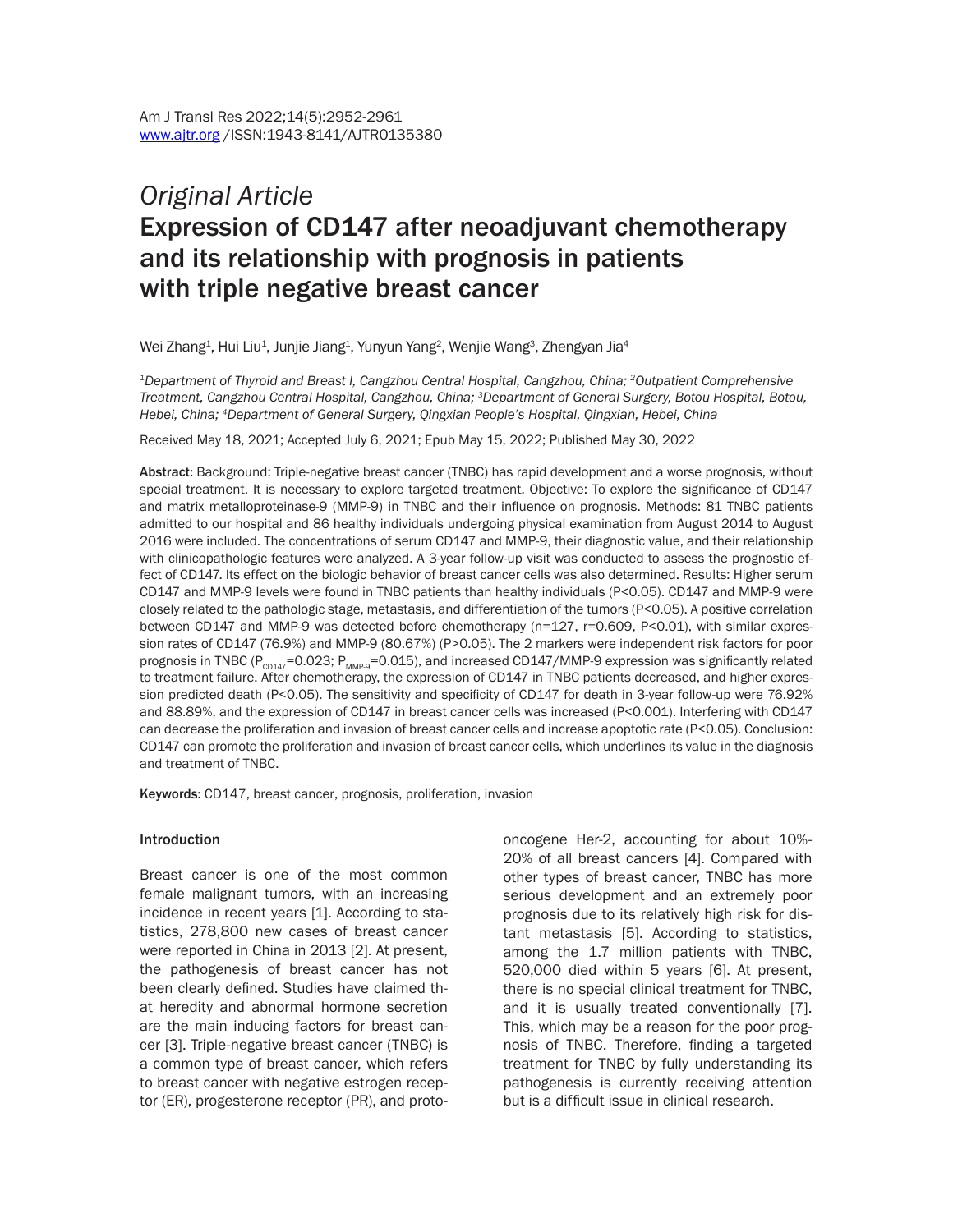Molecular targeted therapy has gradually become a focus of modern tumor therapy [8-10]. Tumor metastasis is closely related to abnormal activation of matrix metalloproteinases in the body [11]. CD147 molecule, also known as an extracellular matrix metalloproteinase inducer (EMMPRIN), can stimulate fibroblasts to produce a large amount of matrix metalloproteinase to promote tumor cell invasion and metastasis [12]. Recently, it has been continuously verified to be closely correlated with female malignant tumor diseases such as cervical cancer and ovarian cancer [13, 14], but its relationship with TNBC is not clear. Matrix metalloproteinase-9 (MMP-9) may play an important role in TNBC. It is a secretory multidomain enzyme that can be produced by many types of cells, including keratinocytes, monocytes, macrophages, polymorphonuclear leukocytes, and many types of malignant tumor cells. Compared with non-invasive tumors, invasive tumors have significantly higher expression and activity of MMP-9. CD147 and MMP-9 play important roles in the metastasis of many cancers, but their expression in TNBC and their clinical significance are not clear. We suspect that both CD147 and MMP-9 have significance in TNBC, which has strong invasion and metastasis ability. In order to verify our conjecture, this experiment will explore the relationship between CD147 and MMP-9 in patients with TNBC, aiming to provide a new reference for clinical diagnosis and treatment of TNBC.

# Materials and methods

# *Data of patients*

Totally 81 patients with TNBC admitted to our hospital and 86 healthy individuals undergoing physical examination in our hospital from August 2014 to August 2016 were selected for prospective study. These were the research group and the control group, respectively. This study was approved by the ethics committee of our hospital with an ethics approval number of 2013-12-11, and all study subjects above signed an informed consent.

# *Inclusion and exclusion criteria*

Inclusion criteria were as follows: Patients with breast cancer diagnosed by biopsy in the department of pathology in our hospital; nega-

tive results of ER, PR, and Her-2; and patients met the indications for neo-adjuvant chemotherapy; patients with complete clinical data; aged 30-70 years old. Exclusion criteria were as follows: Complicated by other tumors; other cardiovascular or cerebrovascular diseases, autoimmune deficiency diseases, severe infectious diseases, or severe liver or kidney dysfunction; patients who received surgery, radiotherapy, chemotherapy, or antibiotic drugs half a year before admission; patients whose survival time was expected to be less than 1 month; patients who had poor treatment compliance due to mental disorders; patients in pregnancy or lactation period, and referred patients.

# *Cell lines*

Human breast cancer cells MCF7, MX-1, and human normal breast epithelial cells MCF-10A were purchased from Beina Science and Technology Co., Ltd., with batch numbers of BNCC337656, BNCC100280, and BNCC33- 7734, respectively.

# *Methods*

*Therapies:* All patients in the research group received weekly paclitaxel (EC-wP, CSPC Ouyi Pharmaceutical Co., Ltd., NMPA Approval Number H20183044) chemotherapy after admission, 90 mg/m2 epirubicin (Zhejiang Hisun Pharmaceutical, NMPA Approval Number YPBH872) + 600 mg/m2 cyclophosphamide (Tonghua Maoxiang Pharmaceutical Co., Ltd., NMPA Approval Number H22022673). Specifically, an intravenous drip was given on the first day, with 21 days per cycle. After 4 cycles of treatment, 80 mg/m2 paclitaxel was sequentially applied for intravenous drip, which was completed within  $1$  hour, with  $7$  days per cycle, for a total of 12 cycles of treatment. Thirty min before administration, 10 mg dexamethasone (Guangdong Huanan Pharmaceutical Group Co., Ltd., NMPA Approval Number H44024469) was routinely given to prevent allergic reaction, with proton pump inhibitors (Haikou Kellett Pharmaceutical Co., Ltd., NMPA Approval Number H2005939) to inhibit acid, and serotonin inhibitor (Suzhou Yushi Pharmaceutical Co., Ltd., NMPA Approval Number H20093454) to prevent vomiting. When the absolute value of neutrophils was less than 2×109 /L, recombinant human granulocyte col-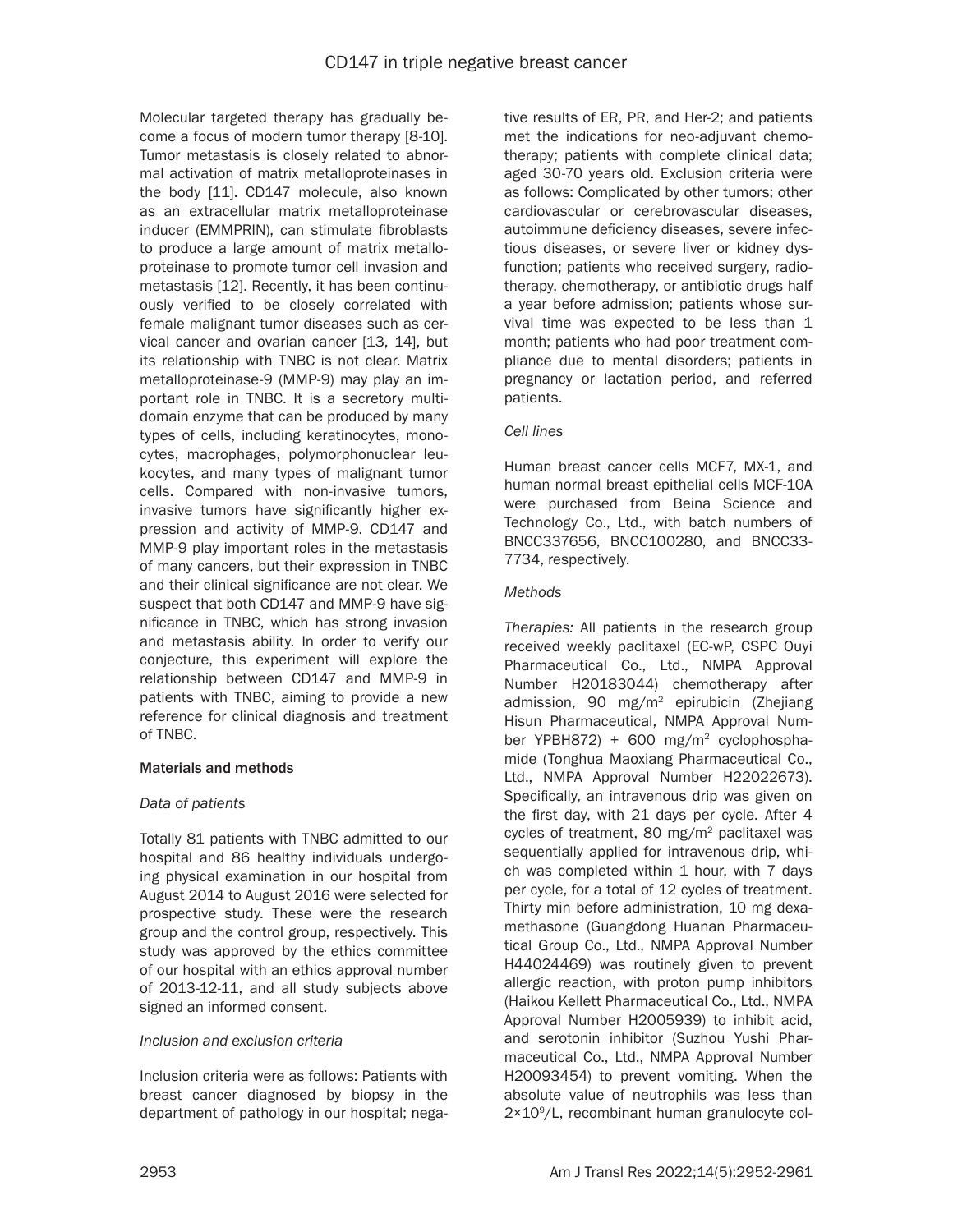ony-stimulating factor was injected subcutaneously (Chugai Pharmaceutical Co., Ltd., NMPA Approval Number S20000018). Liver function was detected during chemotherapy, and liver protection was enacted when the level of glutamic-pyruvic transaminase or glutamic-oxalacetic transaminase (GOT) was 1.5 times higher than normal. When the cumulative dose of anthracyclines exceeded 300 mg/m2, dexrazoxane (Shanghai Abbott Pharmaceutical Co., Ltd., NMPA Approval Number H20023659) was given for cardiac protection. In addition, a Bultrasound and physical examination were performed on each patient once per chemotherapy cycle to assess the patient's vital signs.

*Detection of CD147 and MMP-9 in peripheral blood:* Fasting venous blood (4 ml) was sampled from each patient in the research group at the time of admission and after the completion of chemotherapy, respectively. 4 ml of it was sampled from each individual in the control group in the morning. The sampled blood was put into pro-coagulation tubes and centrifuged for 10 min (400×g) to collect serum after being placed at room temperature for 30 min. The concentrations of CD147 and MMP-9 in the collected serum were detected by enzymelinked immunosorbent assay (ELISA) with a kit purchased from Shanghai Yuanmu Biotechnology Co., Ltd. (batch number: YM-EM9185). Procedures were strictly carried out in a sterile environment in accordance with the kit instructions. Immunohistochemically stained tissue sections were scored by two histopathologists. The staining intensity was graded as 0-3 points: 0 points for a negative result, 1 point for weak, 2 points for moderate, and 3 points for strong. The positive degree was defined as the percentage of the area of positively stained malignant tumor cells or fibrous tissue cells relative to the whole tissue area, and the degree was graded as 0-4 points: 0 points for a percentage <10%, 1 point for percentage between 10% and 25%, 2 points for percentage between >25% and 50%, 3 points for percentage between >50% and 75%, and 4 points for percentage >75%. The sum of staining intensity and staining degree score was taken as the final staining score of CD147 and MMP-9 (0-7 points). For statistical analysis, total staining scores of 0-5 and 6-7 were considered to be low expression and high expression, respectively.

*Follow-up for understanding prognosis:* Patients in the research group were followed up for 3 years by hospital reexamination, and the survival of the patients during 3 years was recorded.

*Cell culture and transfection:* MCF7, MX-1, and MCF-10A cells were cultured in Dulbecco modified Eagle medium (DMEM, Thermo Fisher, 11550043) containing 10% fetal bovine serum (FBS, Thermo Fisher) and penicillin-streptomycin mixed solution at  $37^{\circ}$ C and  $5\%$  CO<sub>2</sub>. Cells in good growth status were selected for transfection after 2-3 times of stable passage. According to the instructions, CD147 was interfered with RNA (si-CD147: S-GGUUGUG-GUUUCUCGAUCAdTdT; As-UGAUCGAGAAACCA-CAACCdTdT) with ExFect 2000 Transfection Reagent, and negative control group (si-NC: S-UUCUCCGAACGUGUCACGUdTdT; As-ACGUG-ACACGUUCGGAGAAdTdT) was adopted.

# *Outcome measures*

Outome measures were the concentration of CD147 in peripheral blood of the research group and control group, the diagnostic value of CD147 for TNBC and its influence on the prognosis of patients with TNBC, the relative expression of CD147 protein in breast cancer cells, and the effect of CD147 on the biologic behavior of breast cancer cells.

# *Statistical analysis*

SPSS22.0 (Shanghai Yuchuang Network Technology Co., Ltd.) was applied for data analysis and Graphpad8 software (Shanghai Yuchuang Network Technology Co., Ltd.) for graph drawing of the data results. Counted data were recorded in the form of (%), and compared between groups using the chi-square test. Measured data were recorded in the form of (mean ± standard deviation) and compared between groups using the independent sample t-test. In addition, the paired t-test was used for comparison before and after treatment, and the repeated measurement analysis of variance and Bonferroni backtesting was used for comparison among multiple time points. Moreover, a receiver operating characteristic (ROC) curve was applied to analyze the predicted value. The survival rate was calculat-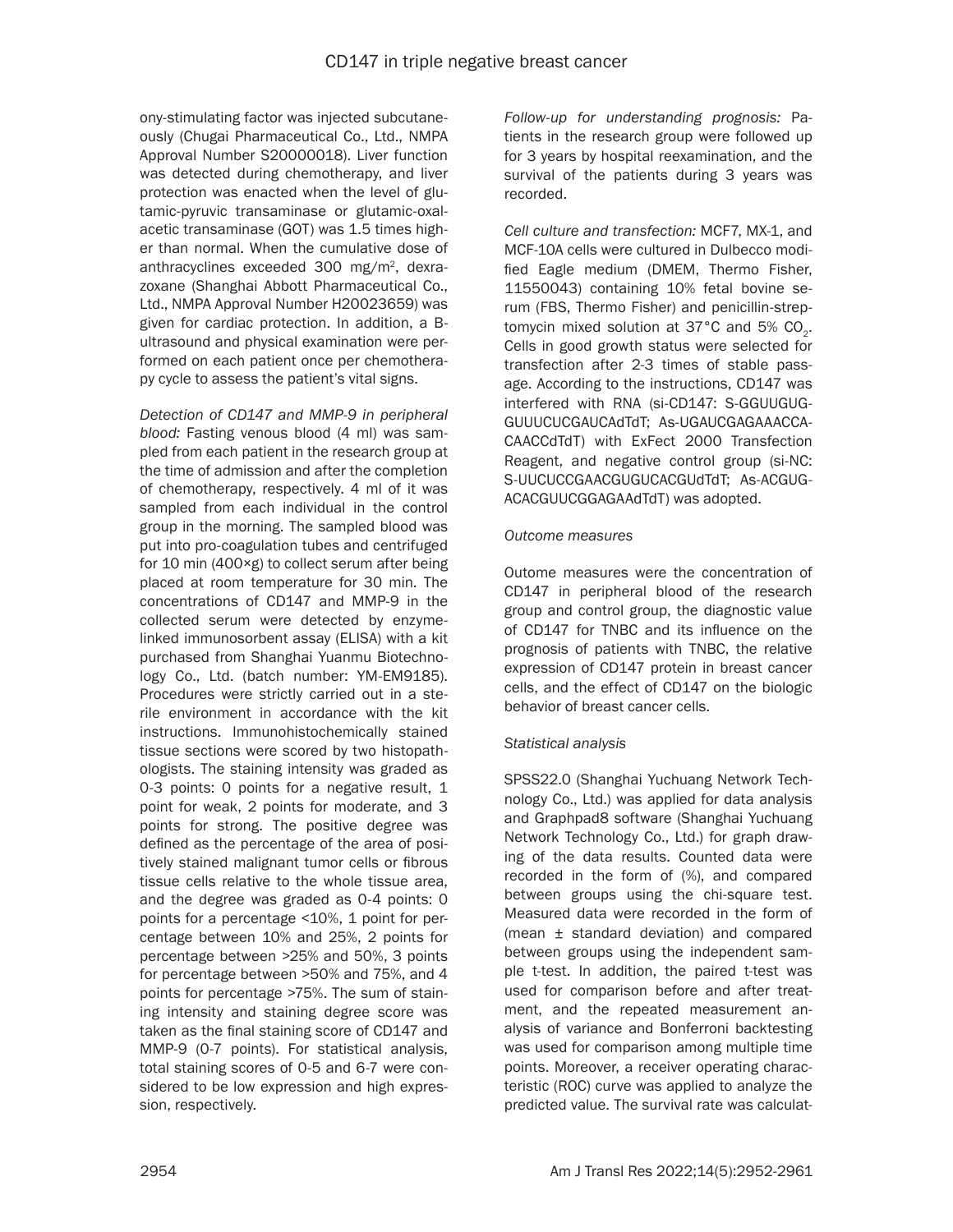| $\sim$ $\sim$ $\sim$ $\sim$ |                                   |                                          |         |       |
|-----------------------------|-----------------------------------|------------------------------------------|---------|-------|
| Index                       | Research                          | Control<br>group $(n=81)$ group $(n=86)$ | $t/x^2$ | P     |
| Age (years)                 | 56.36+10.14 55.99+9.98            |                                          | 0.314   | 0.536 |
| BMI ( $kg/m2$ )             | $23.65 \pm 4.75$ $24.11 \pm 5.31$ |                                          | 0.394   | 0.845 |
| Gender                      |                                   |                                          | 0.536   | 0.757 |
| Male                        | 40                                | 43                                       |         |       |
| Female                      | 41                                | 43                                       |         |       |

Table 1. Comparison of general data between the two

droups



Figure 1. Clinical significance of CD147 in TNBC. A. The total serum concentration of CD147 in the research group was higher than that of the control group, \*P<0.05. B. ROC curve of CD147 in serum for predicting TNBC.

ed by the Kaplan-Meier method, and the survival rate was compared by the Log-rank test. P<0.05 was considered significant.

#### Results

#### *Comparison of general data*

There was no statistical difference in general data such as age and body mass index (BMI)

between the two groups (all P>0.050, See Table 1).

## *Clinical significance of CD147 and MMP-9 in TNBC*

tivities and specificities of CD147 and MMP-9 in serum before chemotherapy for TNBC were After detection, we found that the concentrations of CD147 and MMP-9 in the serum of the research group were higher than those of the control group before chemotherapy (both P<0.050). ROC curve analysis showed that the predictive sensi-

54.32% and 89.53% (sensitivity; AUC: 0.747, 95% CI: 0.673-0.821, P<0.001) and 56.45% and 90.14% (specificity; AUC: 0.787, 95% CI: 0.612-0.893, P<0.001), respectively, with the cut-off values of 73.520 and 73.67. See Figures 1 and 2.

## *Relationship between CD147/MMP-9 and clinical pathology of TNBC*

By comparing the relationship between serum CD147/MMP-9 and clinicopathologic features before chemotherapy in the research group, we found that the concentrations of CD147 and MMP-9 in TNBC patients were not related to age, BMI, marital status, residence, and nationality (all P>0.050), but closely related to pathologic staging, metastasis, and differentiation degree (all P<0.050). See Table 2.

# *Comparison of correlation before neo-adjuvant chemotherapy*

A significant positive correlation between the expression of CD147 and MMP-9 in cases with TNBC before neo-adjuvant chemotherapy was detected (n=127, r=0.609, P<0.01). See Figure 3.

## *Correlation analysis between CD147/MMP-9 and prognosis of patients*

To further evaluate the prognostic value of CD147 and MMP-9 on the survival rate of all patients, postoperative chemotherapy and radiotherapy were carried out. The results of Kaplan-Meier estimation showed that TNBC patients with higher expression of CD147 and MMP-9 had significantly lower survival rates than those with lower expression  $(P_{c0147}$ = 0.039. Median survivals were 36.3 months vs.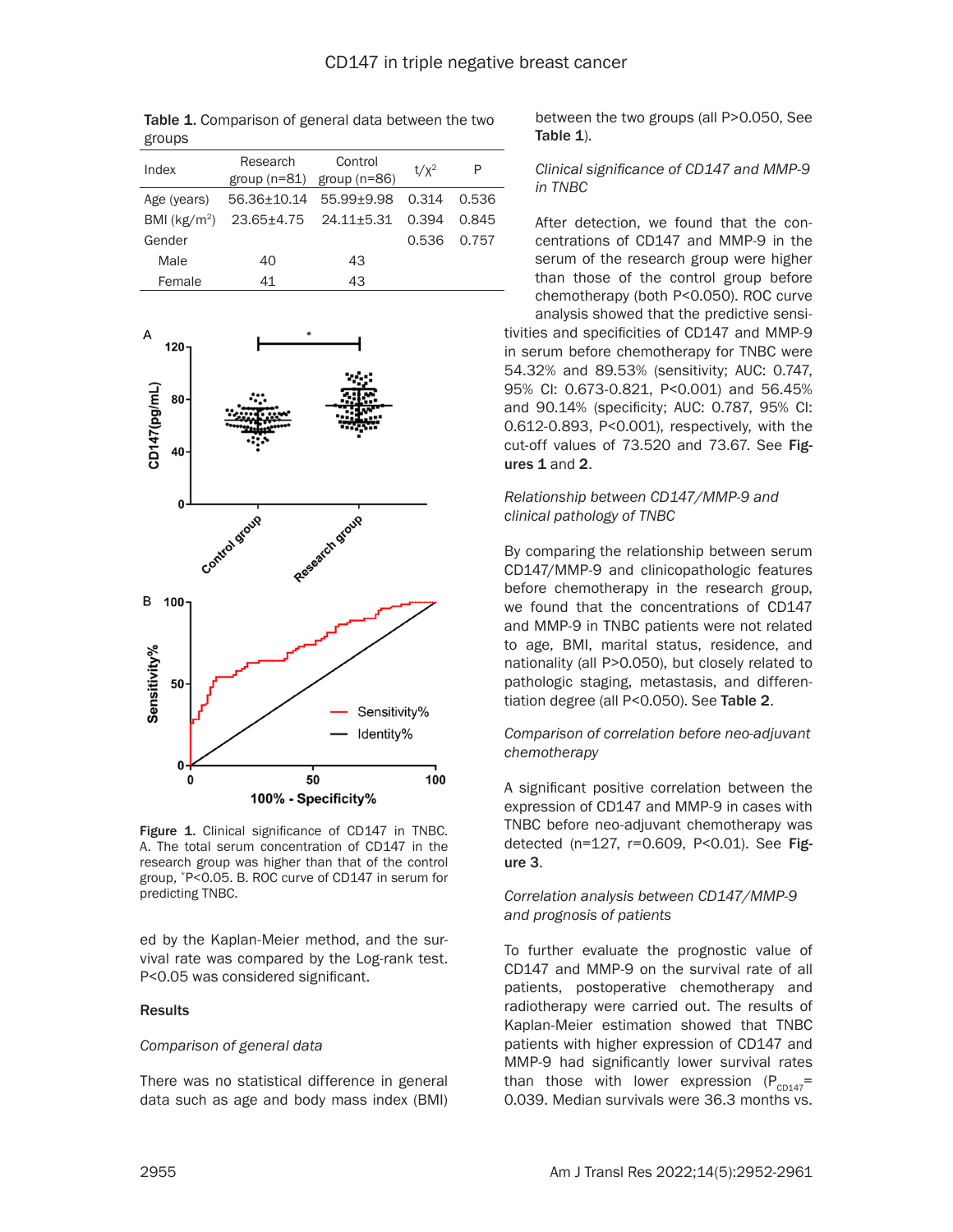

Figure 2. Clinical significance of MMP-9 in TNBC. A. The total serum concentration of MMP-9 in the research group was higher than that in the control group, \*P<0.05. B. ROC curve of MMP-9 in serum for prediction in TNBC.

46.7 months.  $P_{MMP-9}$ =0.037, and the median survivals were 34.9 months vs. of 47.4 months). See Figure 4. Multivariate analysis revealed that in addition to tumor size, tumor grade, and lymph node metastasis, CD147 and MMP-9 were independent risk factors for poor prognosis of patients with TNBC ( $P_{c}p_{147}=$ 0.023;  $P_{MMP-9}$ =0.015). See Table 3. According to these results, an increased ratio of CD147/ MMP-9 expression was significantly correlated with treatment failure.

## *Expression of CD147 and MMP-9 by immunohistochemistry*

The expression rates of CD147 and MMP-9 in 81 cases of TNBC were 76.9% and 80.67%, respectively, with no significant difference (P> 0.05). See Figures 5, 6.

*Changes of CD147 before and after chemotherapy*

According to detection results, after chemotherapy, the concentration of CD147 in the serum of patients in the research group decreased (P<0.05). See Figure 7.

*Effect of CD147 on prognosis of patients with TNBC*

76 patients in the research group were successfully followed up for 3 years, with a followup success rate of 93.83%. The total mortality rate in the research group was 17.11% (13/76) during the 3 years of follow-up. The concentration of CD147 after chemotherapy was higher in patients who died than that in the survivors (P<0.05). ROC curve analysis revealed that when the cut-off value of CD147 was set at 68.730, the sensitivity and specificity of CD147 concentration in the serum of patients after chemotherapy to their prognostic death within 3 years were 76.92% and 88.89%, respectively (AUC: 0.854, 95% CI: 0.738-0.969, P<0.001). The patients were further divided into a high CD147 group (CD147 ≥68.73 pg/ml, n=17) and a low CD147 group (CD147 <68.73 pg/ml, n=59) according to the cut-off value after chemotherapy. By observing the 3-year survival curve of the two groups, the survival rate of the high CD147 group was notably lower than that of the low CD147 group (P=0.002). See Figure 8.

# **Discussion**

In recent years, the incidence of breast cancer has increased. The most serious type, triple negative breast cancer (TNBC) poses an increasing threat to patients [15]. Fully understanding the pathogenesis of TNBC and finding a new reliable and effective method for diagnosis and treatment are the most effective approach to TNBC. CD147 is a marker for various tumor diseases, but its impact on breast cancer and its relationship with TNBC were uncertain. This study explored the relationship between TNBC and CD147.

Results showed that CD147 was markedly increased in serum of patients with TNBC, suggesting that CD147 may be involved in the occurrence and development of TNBC. By referring to previous studies, we found that CD147 also showed an increase in patients with hepatocellular carcinoma and thyroid cancer [16, 17], which also supports our experimental results. However, according to ROC curve analysis, the predictive sensitivity and specificity of detecting CD147 for patients with TNBC were 54.32% and 89.53%, respective-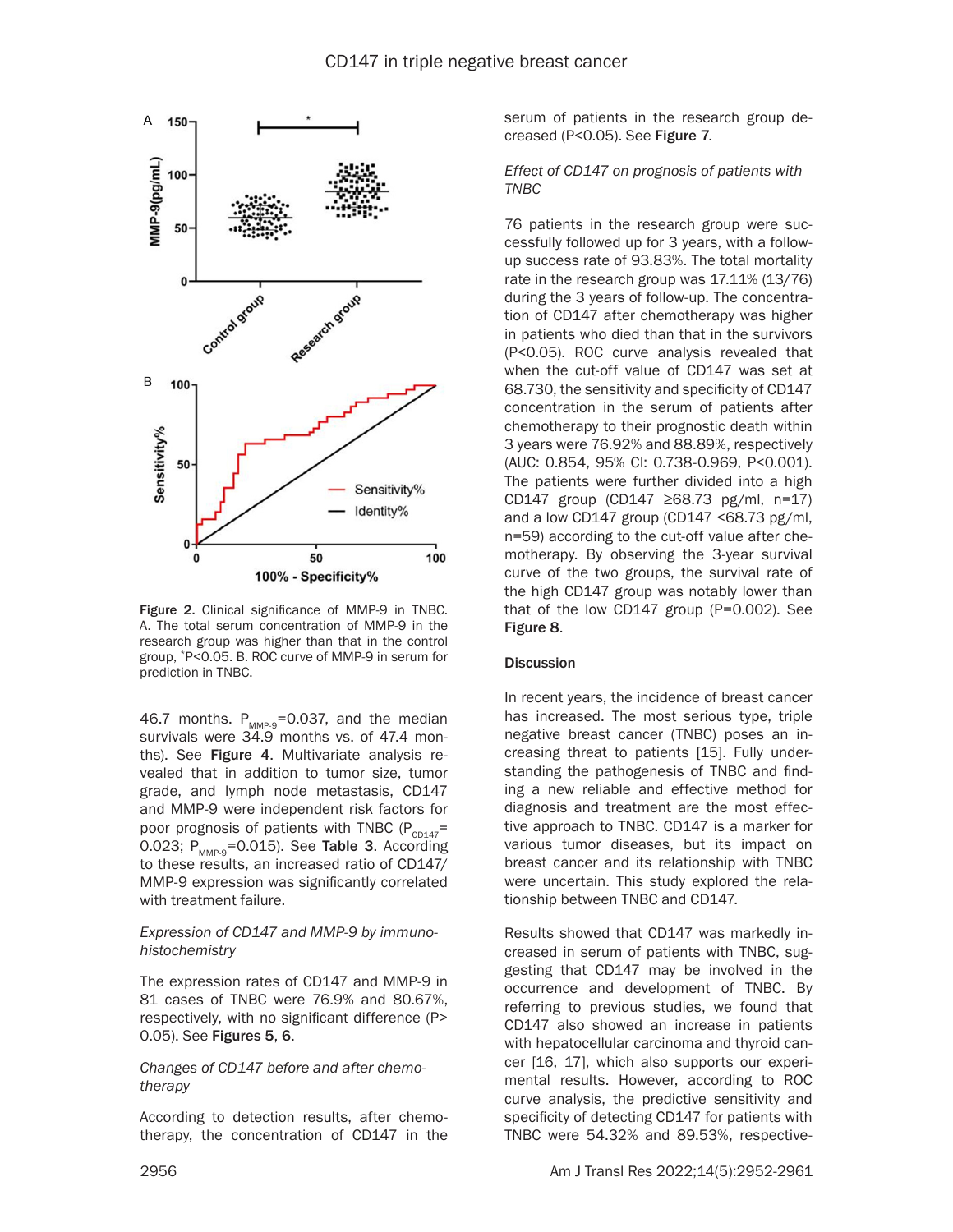| Index                           | n  | $CD147$ (ng/mL) | MMP-9 $(U/L)$ | t     | P       |
|---------------------------------|----|-----------------|---------------|-------|---------|
| Age (years)                     |    |                 |               | 0.297 | 0.767   |
| 50 <sub>60</sub>                | 24 | 75.16±11.86     | 501.87±398.85 |       |         |
| $\geq 60$                       | 57 | 74.24±13.05     | 500.98±389.77 |       |         |
| BMI ( $kg/m2$ )                 |    |                 |               | 0.073 | 0.942   |
| < 24.9                          | 32 | 75.06±12.62     | 502.45±367.41 |       |         |
| $\geq$ 24.9                     | 49 | 74.86±11.57     | 501.96±387.14 |       |         |
| <b>Marital status</b>           |    |                 |               | 0.562 | 0.576   |
| Married                         | 69 | 75.84±11.54     | 502.45±367.41 |       |         |
| Unmarried                       | 12 | 73.75±13.84     | 501.84±357.23 |       |         |
| Residence                       |    |                 |               | 0.175 | 0.862   |
| Town                            | 72 | 74.16±12.84     | 511.15±312.36 |       |         |
| Countryside                     | 9  | 74.94±10.76     | 512.47±309.68 |       |         |
| Nationality                     |    |                 |               | 0.183 | 0.855   |
| Han                             | 76 | 75.05±11.52     | 510.45±371.36 |       |         |
| Minority                        | 5  | 74.06±14.63     | 509.36±369.21 |       |         |
| <b>Staging</b>                  |    |                 |               | 2.759 | 0.007   |
| $I-II$                          | 24 | 71.63±8.92      | 502.45±367.41 |       |         |
| III-IV                          | 57 | 79.42±12.54     | 530.36±375.36 |       |         |
| <b>Metastasis</b>               |    |                 |               | 4.271 | < 0.001 |
| With                            | 22 | 82.34±8.63      | 536.45±312.39 |       |         |
| Without                         | 59 | 70.52±11.84     | 502.36±304.91 |       |         |
| <b>Grade of Differentiation</b> |    |                 |               | 2.835 | 0.006   |
| Medium and high                 | 54 | 71.16±9.05      | 502.45±367.41 |       |         |
| Low                             | 27 | 78.64±14.62     | 524.53±317.63 |       |         |

Table 2. Relationship between CD147/MMP-9 and Clinical pathology of TNBC



Figure 3. Correlation between expression of CD147 and MMP-9 in breast tumor tissues of TNBC patients before neoadjuvant chemotherapy.

ly, suggesting that CD147 is beneficial in the diagnosis of TNBC. Currently, tumor markers commonly used in clinical practice, such as CEA and CA125, are generally characterized by high sensitivity but insufficient specificity

[18]. The research results of CD147 can make up for the deficiency of current tumor markers and contribute to better clinical diagnosis of TNBC, allowing early diagnosis to provide treatment as soon as possible, and better prognosis. By analyzing the relationship between CD147 and clinical pathology of TNBC, we found that CD147 was closely related to pathologic staging, metastasis, and differentiation degree, which further confirmed its involvement in TNBC development. This reinforced our above results. Moreover, we found that CD147 in patients decreased after chemotherapy, which also showed that CD147 changed after the recovery of patients. According to follow-up results, the concentration of CD147 in patients who later died was also higher than that in survivors after chemotherapy, and it had a good predictive value for mortality within 3 years. The results suggest CD147 is useful to measure in TNBC. In addition, one study by Peng et al. [19] suggests that CD147 can be used as a marker for poor prognosis in liver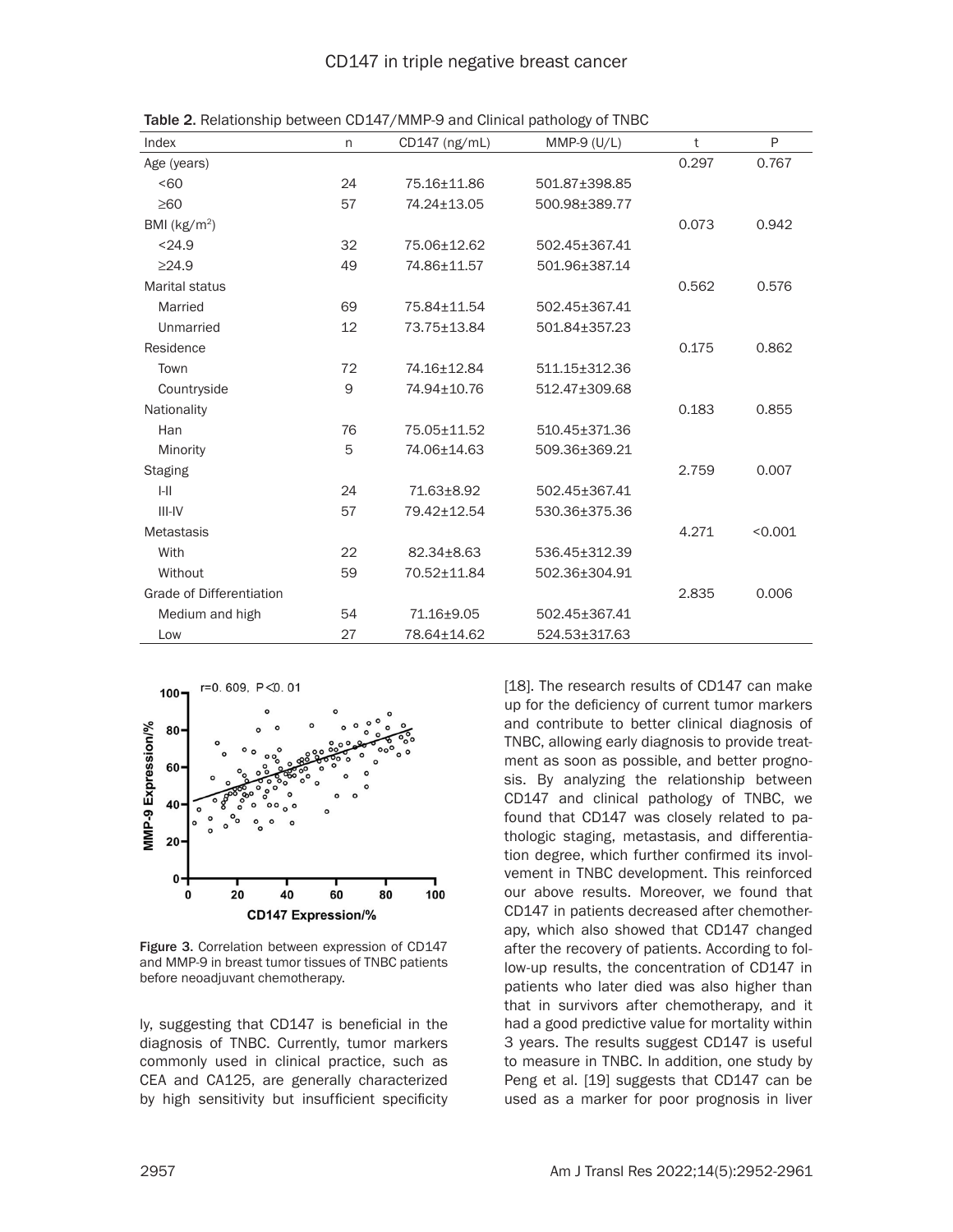

Figure 4. Correlation between CD147 and MMP-9 and prognosis in patients with TNBC.

Table 3. Prognostic factors for patients with TNBC according to multivariate analysis

| Measure                  | Hazard<br>ratio | P-value | 95% CI      |
|--------------------------|-----------------|---------|-------------|
| Tumor $>2$ cm            | 1.731           | 0.001   | 1.056-2.869 |
| Lymph node metastasis    | 3.092           | 0.002   | 1.769-5.364 |
| Tumor grade              | 1.856           | 0.004   | 1.257-2.364 |
| High expression of CD147 | 2.847           | 0.014   | 1.212-7.096 |
| High expression of MMP-9 | 1.834           | 0.015   | 1.365-2.967 |



Figure 5. MMP-9 in TNBC (×400).

cancer, which also indicates its significance. Accordingly, we analyzed the survival of the high CD147 group and low CD147 group, and revealed that the higher the CD147, the greater the risk of death. This indicates that CD147 may be a therapeutic target for future TNBC treatment, but further experiments are needed.

Some researchers claim that CD147, as a transmembrane immunoglobulin, can promote tumor invasion by regulating cell-cell and cell-matrix adhesion and degrading the related adhesion proteins [20, 21]. For example, studies of Dana et al. [22] and Zheng et al. [23] suggest that CD147 promotes the invasion and migration of cholangiocarcinoma cells and gastric cancer cells, but its effect on breast cancer was uncertain. TNBC has extremely strong invasion ability. We speculate that the mechanism of CD147 may be achieved by

regulating tumor invasion ability. Therefore, we analyzed the effect of CD147 on breast cancer cell lines. The results showed that the expression of CD147 protein in breast cancer cells was significantly increased. By interfering with CD147, the proliferation and invasion ability of breast cancer cells decreased, and the apoptosis rate increased. These results suggest that CD147 plays a role in promoting breast cancer, which is also in line with the experimental results obtained by Zhang et al. [24] and Suzuki et al. [25], verifying our hypothesis and further confirming the clinical significance of CD147 in breast cancer and TNBC. Before neoadjuvant chemotherapy, there was a significant positive correlation between the expression of CD147 and MMP-9 in TNBC tissues. The expression rates of CD147 and MMP-9 in 81 cases of TNBC were 76.9% and 80.67%, respectively, with no significant difference. In addition, both CD147 and MMP-9 were independent risk factors for poor prognosis in patients with TNBC, and the increased ratio of CD147/MMP-9 expression was significantly associated with treatment failure in patients with TNBC.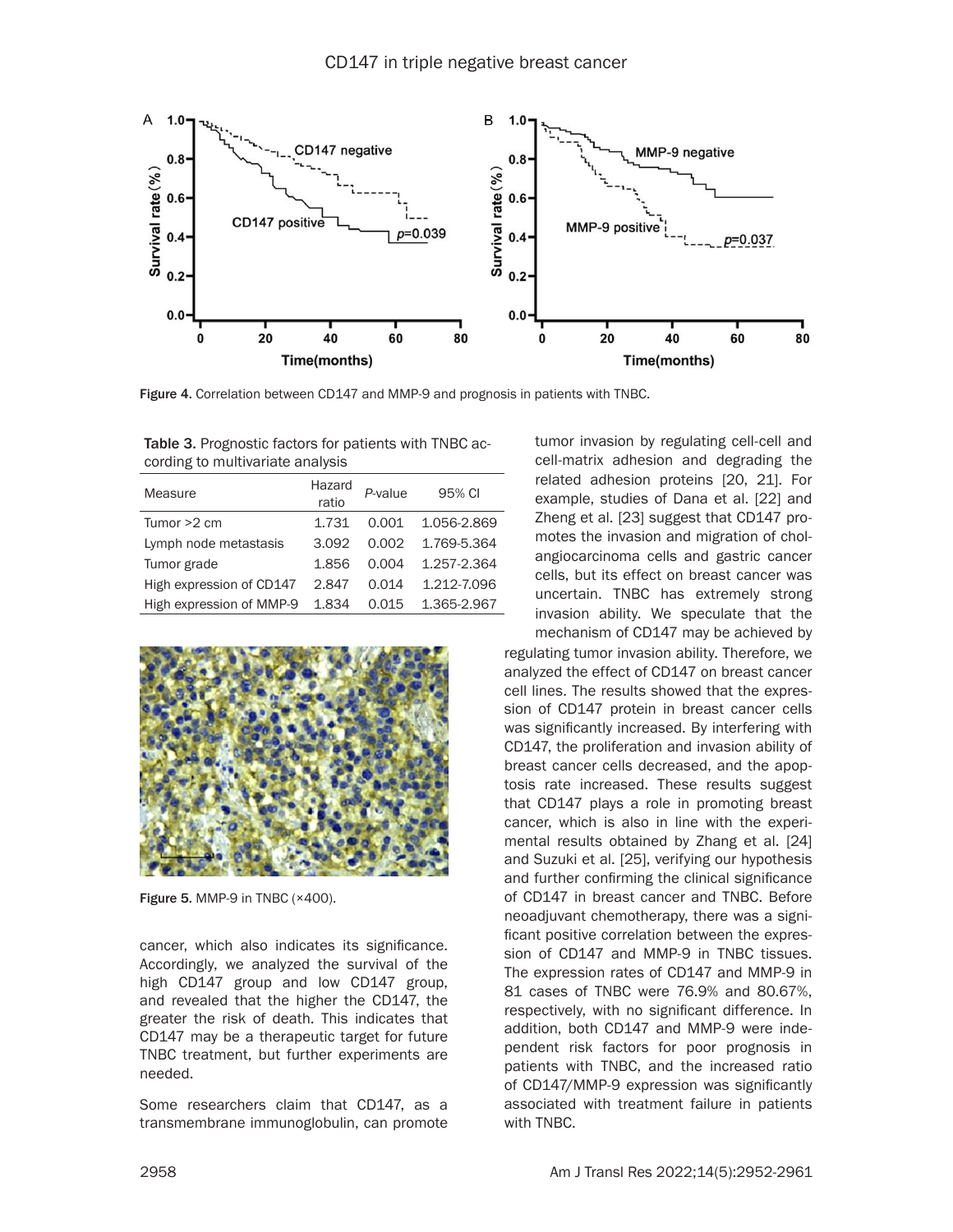

Figure 6. CD147 in TNBC (×400).



Figure 7. Changes in CD147 concentration before and after chemotherapy in the research group. After chemotherapy, the CD147 concentration decreased. \*P<0.05.

This study has some limitations. For example, we did not include patients with conventional breast cancer in this experiment, so it is not clear how CD147 behaves in conventional breast cancer. Moreover, the relevant signaling pathway of CD147 affecting breast cancer cells is still unclear, and requires more indepth experiments. We will refine the design of the study as soon as possible to address the above deficiencies, and conduct a longer follow-up for the prognosis of the subjects in this study to obtain the best experimental results for clinical reference.

In summary, CD147 is upregulated in TNBC cases, but decreases after chemotherapy, and a higher CD147 concentration indicates a



Figure 8. Effect of CD147 on prognosis of TNBC patients. A. After 3 years of follow-up, the level of CD147 of dying patients and survivors was compared, and that of dying patients was higher than in survivors, \*P<0.050. B. ROC curve of CD147 concentration in serum after chemotherapy for predicting the death of patients within 3 years. C. 3-year survival curve of the high CD147 group and low CD147 group. The survival rate of the high CD147 group was lower than that of the low CD147 group, P=0.002.

greater risk of death. In addition, biologic behavior analysis shows that CD147 can promote the proliferation and invasion of breast cancer cells and inhibit their apoptosis.

#### Disclosure of conflict of interest

None.

2959 Am J Transl Res 2022;14(5):2952-2961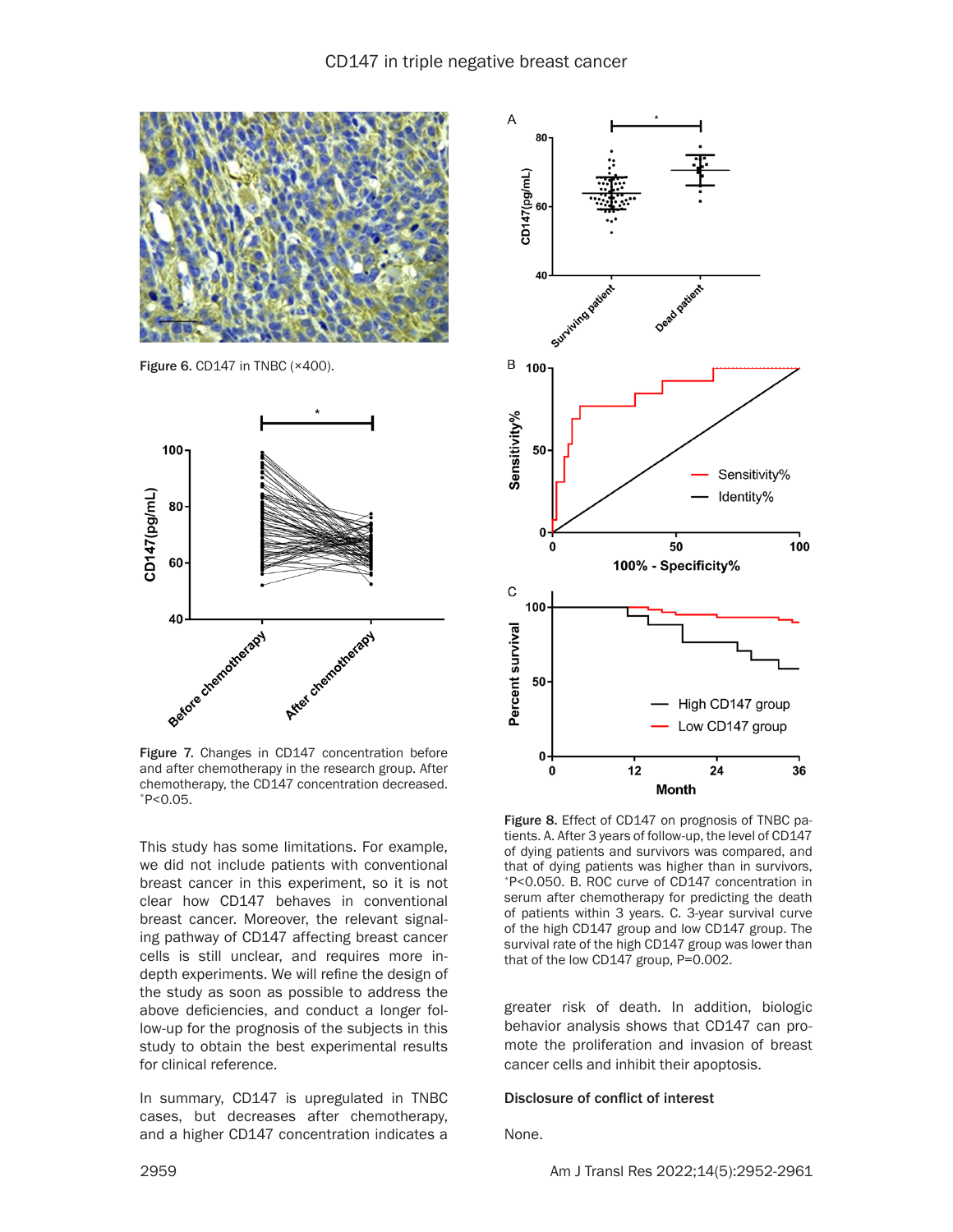Address correspondence to: Wei Zhang, Department of Thyroid and Breast I, Cangzhou Central Hospital, Cangzhou, China. Tel: +86-13832799- 906; E-mail: [zhangwei9876590@163.com](mailto:zhangwei9876590@163.com)

# References

- [1] Malvia S, Bagadi SA, Dubey US and Saxena S. Epidemiology of breast cancer in Indian women. Asia Pac J Clin Oncol 2017; 13: 289-295.
- [2] Chen W, Zheng R, Zhang S, Zeng H, Xia C, Zuo T, Yang Z, Zou X and He J. Cancer incidence and mortality in China, 2013. Cancer Lett 2017; 401: 63-71.
- [3] Shufelt C, Bairey Merz CN, Pettinger MB, Choi L, Chlebowski R, Crandall CJ, Liu S, Lane D, Prentice R and Manson JE; Women's Health Initiative Investigators. Estrogen-alone therapy and invasive breast cancer incidence by dose, formulation, and route of delivery: findings from the WHI observational study. Menopause 2018; 25: 985-991.
- [4] Shimelis H, LaDuca H, Hu C, Hart SN, Na J, Thomas A, Akinhanmi M, Moore RM, Brauch H, Cox A, Eccles DM, Ewart-Toland A, Fasching PA, Fostira F, Garber J, Godwin AK, Konstantopoulou I, Nevanlinna H, Sharma P, Yannoukakos D, Yao S, Feng BJ, Tippin Davis B, Lilyquist J, Pesaran T, Goldgar DE, Polley EC, Dolinsky JS and Couch FJ. Triple-negative breast cancer risk genes identified by multigene hereditary cancer panel testing. J Natl Cancer Inst 2018; 110: 855-862.
- [5] Jitariu AA, Cîmpean AM, Ribatti D and Raica M. Triple negative breast cancer: the kiss of death. Oncotarget 2017; 8: 46652-46662.
- [6] Lee A and Djamgoz MBA. Triple negative breast cancer: emerging therapeutic modalities and novel combination therapies. Cancer Treat Rev 2018; 62: 110-122.
- [7] Schmid P, Adams S, Rugo HS, Schneeweiss A, Barrios CH, Iwata H, Diéras V, Hegg R, Im SA, Shaw Wright G, Henschel V, Molinero L, Chui SY, Funke R, Husain A, Winer EP, Loi S and Emens LA; IMpassion130 Trial Investigators. Atezolizumab and nab-paclitaxel in advanced triple-negative breast cancer. N Engl J Med 2018; 379: 2108-2121.
- [8] Denkert C, Liedtke C, Tutt A and von Minckwitz G. Molecular alterations in triple-negative breast cancer-the road to new treatment strategies. Lancet 2017; 389: 2430-2442.
- [9] Patel N, Weekes D, Drosopoulos K, Gazinska P, Noel E, Rashid M, Mirza H, Quist J, Brasó-Maristany F, Mathew S, Ferro R, Pereira AM, Prince C, Noor F, Francesch-Domenech E, Marlow R, de Rinaldis E, Grigoriadis A, Linardopoulos S, Marra P and Tutt ANJ. Integrated genomics and functional validation identifies malignant cell specific dependencies in triple

negative breast cancer. Nat Commun 2018; 9: 1044.

- [10] McDaniel JM, Varley KE, Gertz J, Savic DS, Roberts BS, Bailey SK, Shevde LA, Ramaker RC, Lasseigne BN, Kirby MK, Newberry KM, Partridge EC, Jones AL, Boone B, Levy SE, Oliver PG, Sexton KC, Grizzle WE, Forero A, Buchsbaum DJ, Cooper SJ and Myers RM. Genomic regulation of invasion by STAT3 in triple negative breast cancer. Oncotarget 2017; 8: 8226- 8238.
- [11] Ji Y, Li J, Li P, Wang L, Yang H and Jiang G. C/ EBPβ promotion of MMP3-dependent tumor cell invasion and association with metastasis in colorectal cancer. Genet Test Mol Biomarkers 2018; 22: 5-10.
- [12] von Ungern-Sternberg SNI, Zernecke A and Seizer P. Extracellular matrix metalloproteinase inducer EMMPRIN (CD147) in cardiovascular disease. Int J Mol Sci 2018; 19: 507.
- [13] Guo W, Abudumijiti H, Xu L and Hasim A. CD147 promotes cervical cancer migration and invasion by up-regulating fatty acid synthase expression. Int J Clin Exp Pathol 2019; 12: 4280-4288.
- [14] Liu J, Liu Q, Wang Y, Liu M, Qi Y, Gao J and Lin B. Co‑expression of Lewis y antigen and CD147 in epithelial ovarian cancer is correlated with malignant progression and poor prognosis. Int J Mol Med 2019; 43: 1687-1698.
- [15] Hahnen E, Lederer B, Hauke J, Loibl S, Kröber S, Schneeweiss A, Denkert C, Fasching PA, Blohmer JU, Jackisch C, Paepke S, Gerber B, Kümmel S, Schem C, Neidhardt G, Huober J, Rhiem K, Costa S, Altmüller J, Hanusch C, Thiele H, Müller V, Nürnberg P, Karn T, Nekljudova V, Untch M, von Minckwitz G and Schmutzler RK. Germline mutation status, pathological complete response, and disease-free survival in triple-negative breast cancer: secondary analysis of the geparsixto randomized clinical trial. JAMA Oncol 2017; 3: 1378-1385.
- [16] Lu M, Wu J, Hao ZW, Shang YK, Xu J, Nan G, Li X, Chen ZN and Bian H. Basolateral CD147 induces hepatocyte polarity loss by E-cadherin ubiquitination and degradation in hepatocellular carcinoma progress. Hepatology 2018; 68: 317-332.
- [17] Huang P, Mao LF, Zhang ZP, Lv WW, Feng XP, Liao HJ, Dong C, Kaluba B, Tang XF and Chang S. Down-regulated miR-125a-5p promotes the reprogramming of glucose metabolism and cell malignancy by increasing levels of CD147 in thyroid cancer. Thyroid 2018; 28: 613-623.
- [18] Gao Y, Wang J, Zhou Y, Sheng S, Qian SY and Huo X. Evaluation of serum CEA, CA19-9, CA72-4, CA125 and ferritin as diagnostic markers and factors of clinical parameters for colorectal cancer. Sci Rep 2018; 8: 2732.